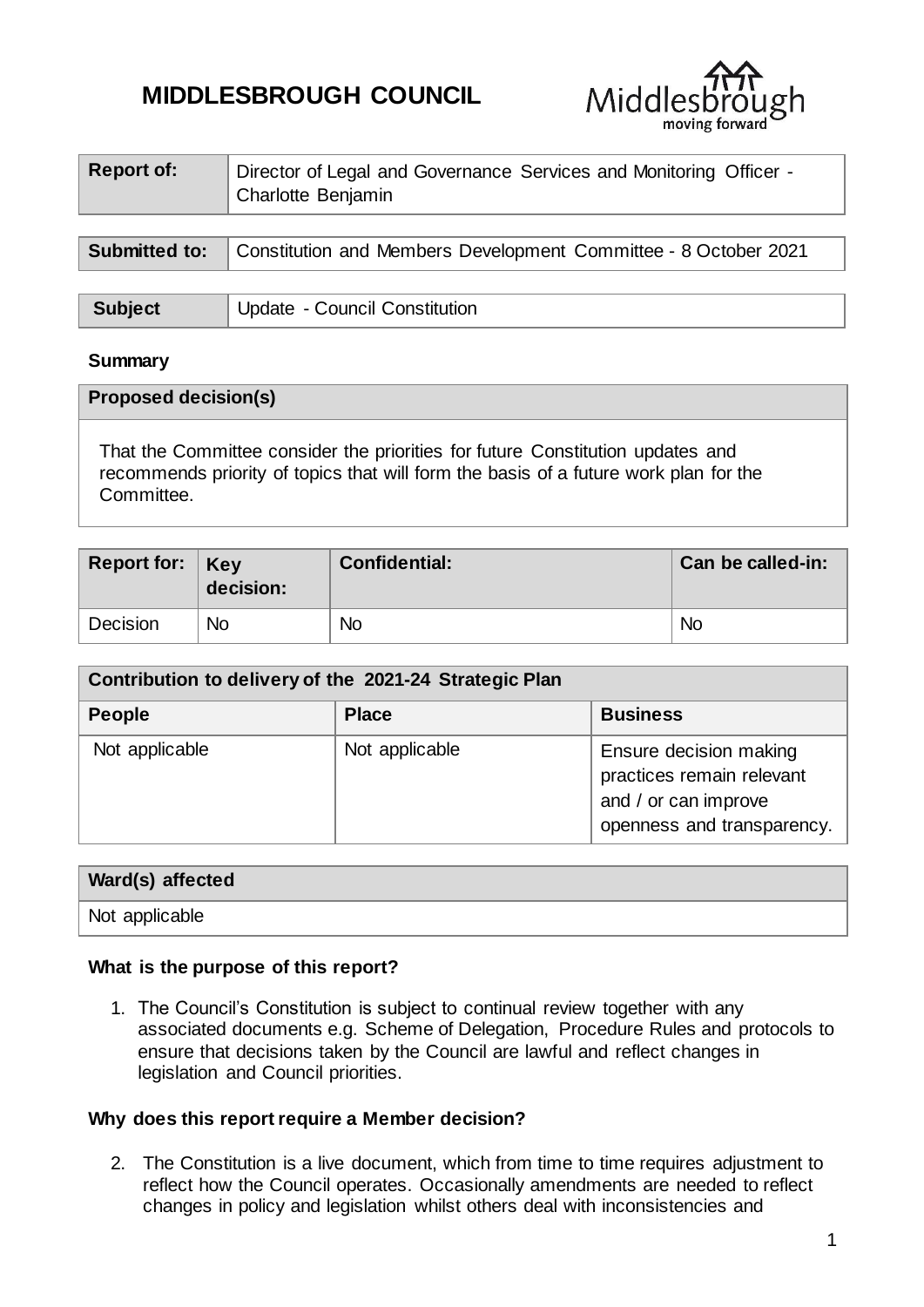presentational issues that have no effect on the agreed procedural rules. Other minor amendments are required to deal with the results of new legislation and do not require a change in Council processes.

- 3. A phased review of the Constitution was underway to ensure that the Constitution is fully up to date. Some topics were prioritised last year and since then amendments have been made on various topics such as motions, votes of no confidence, voting on appointments, and the Member Code of Conduct has now been refreshed approved by Council
- 4. This report seeks the consideration by for the next set priorities for review and that those priorities are timetabled as a future work programme for the Committee. See appendix 1.
- 5. The changes to the Constitution generally fall within three broad areas, which can be described as follows:
	- a. Alterations made as a result of decisions of either the Council or the Executive.
	- b. Alterations made under the delegated powers given to the Monitoring Officer to deal with changes required as a result of legislative changes.
	- c. Alterations to improve the working of the Council or, to attempt to resolve ambiguities or amend typographical or drafting errors.
- 6. However it is also proposed that we consider the physical structure of the constitution and how it is laid out to improve readability and accessibility for elected members and the public.

#### **What decision(s) are being asked for?**

7. That the Committee consider the priorities for future Constitution updates and recommends priority of topics that will form the basis of a future work plan for the Committee.

#### **Other potential decisions and why these have not been recommended**

7. Not applicable

#### **Impact(s) of recommended decision(s)**

#### *Legal*

8. No impact.

## *Financial*

9. No impact.

## *Policy Framework*

10. Not applicable. The report does not propose an amendment to the policy framework.